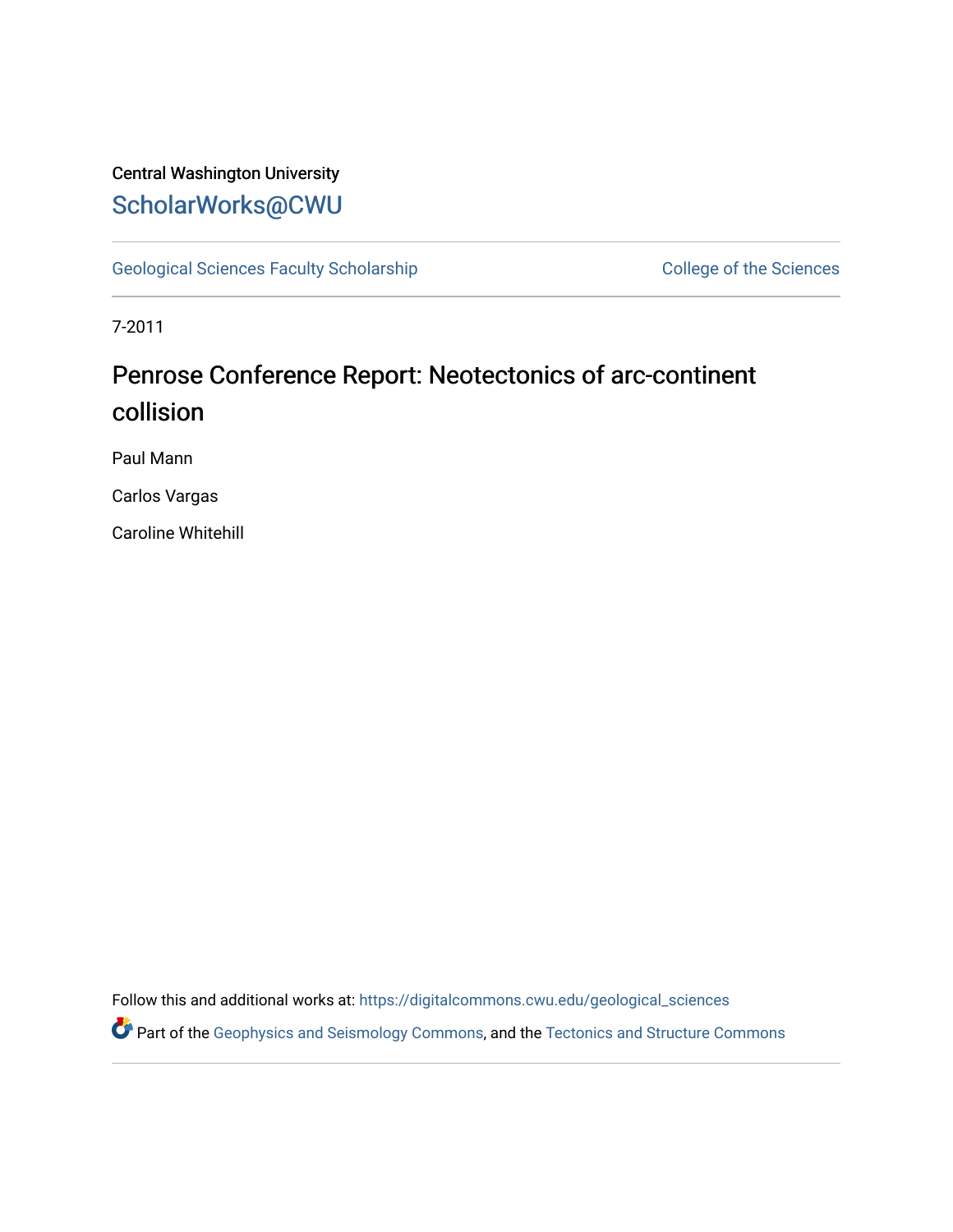

## Neotectonics of arc-continent collision

Manizales, Colombia • 17–21 January 2011

### **CONVENERS**

*Paul Mann, Institute for Geophysics, Jackson School of Geosciences, University of Texas at Austin, Austin, Texas 78758-4445 USA; paulm@ig.utexas.edu*

*Carlos Vargas, Depto. de Geociencias, Universidad Nacional de Colombia, Bogotá, Colombia; cvargas@unal.edu.co*

*Caroline Whitehill, Dept. of Geological Sciences, Central Washington University, Ellensburg, Washington 98926, USA*

#### **INTRODUCTION**

Collisions of arcs with continents are some of the most significant tectonic processes on Earth, leading to crustal accretion, continental growth, formation of sedimentary basins, large areas of regional uplift and deformation, complex interactions between continuous and torn subducted slabs and the surrounding mantle, and large regions of large earthquakes and seismic, volcanic, and landslide hazards that can threaten the lives of millions.

The objective of this conference was to bring together an international group of scientists to discuss the neotectonics and seismic hazards of shallow slab subduction in areas of arc-continent collisions. Important questions included the following:

- 1. How do the plate tectonic settings and crustal structures of ongoing arc-continent collisions in different parts of the world (e.g., Taiwan, Papua New Guinea, Japan, Kamchatka, Italy, Alaska) control the pattern of surface deformation and the geometry of shallowly subducted slabs? Are plate-driving forces the main control on the regional deformation patterns or do mantle forces acting on subducted or broken off slabs also play a role?
- 2. How do arc collision and shallow subduction generate anomalously broad crustal zones of deformation as seen in areas like the Andes, Taiwan, the Banda arc, and the Himalayas? Are these broad zones of crustal deformation "thin-skinned" and deforming on shallow detachments with large amounts of shortening or "thick-skinned" and rooted on older fault surfaces and reactivated rifts?
- 3. The process of vertically detaching slabs or "slab breakoff" and torn slabs shown by areas of strong slab dip change is common to many areas of arc-continent collision and shallow subduction, yet the tectonic mechanisms and timing of this process are not well understood. How have recent advances in seismology, tomography, and geodynamic modeling improved our imaging and understanding of slab subduction and breakoff, and how do these observed breakoffs affect the pattern of observed earthquakes and slab-related volcanism?
- 4. Is coupling of the subducted slab and arc in arc-collision zones any greater than that observed along noncollisional subduction boundaries and therefore linked to higher levels of larger and more destructive earthquakes? How can this improved level of academic understanding of arc collision and shallow subduction at all levels in the crust and upper mantle help improve maps of seismic hazard and be communicated to the public living in broad plate boundary zones?
- 5. How can this tectonic and geologic data be used to better inform policy makers and planners about the potential seismic, volcanic, and landslide hazards of those inhabitants living in arc-continental collisional zones?

#### **VENUE**

The Cordillera Central of Colombia, 130 km to the west of Bogotá, was chosen as the meeting venue because it is the setting for many of the tectonic, volcanic, and sedimentary processes related to arc-continent collision discussed at the meeting. From the late Cretaceous to Miocene, accretion of arcs and oceanic plateaus has shaped the active margin. Since the middle Miocene (ca. 12 Ma), the Panama arc has been colliding with the continental margin of the northwestern South American plate and has superimposed earlier tectonic events. This cumulative tectonic history has produced many features illustrative of the conference themes: (1) formation of the widest area of the Andean mountain chain (500 km) over its entire >8000-km length from Colombia to Tierra del Fuego; (2) shallow subduction of the Caribbean slab beneath the northern Andes with active slab tears defining distinct slabs seen with tomographic studies and "breakoff" occurring along the downdip edge of the slab; (3) large, historic earthquakes produced by strong coupling at the shallow subduction interface; and (4) thick Miocene to present sedimentary basins that provide a record of structural events.

Manizales was also an ideal location for the meeting because of its location near the major transverse Caldas slab tear separating a steeper dipping Nazca slab in southern Colombia from a more shallowly dipping slab beneath northern Colombia.

The alpine setting, interesting geology, active tectonics, and many interesting interactions all made for a stimulating meeting. We greatly appreciate the financial support of Ecopetrol-ICP for making this meeting possible.

#### **Presentations and Field Trips**

The five-day Penrose meeting, the first meeting of its type to be held in Colombia, was divided into five parts. Paul Mann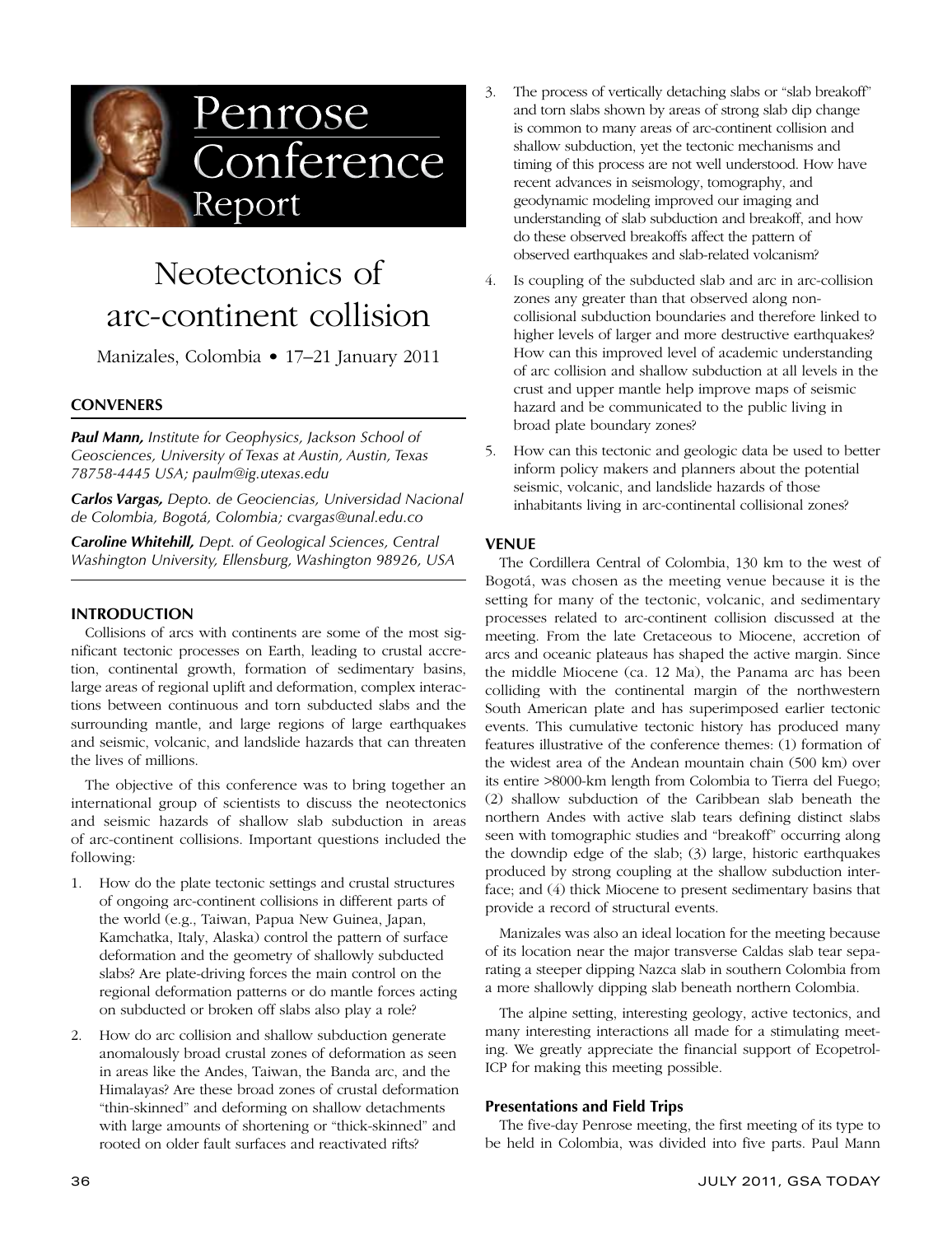opened the meeting with an overview of the deformational and rotational effects produced by colliding arcs and buoyant ridges as compiled in a summary of geologic and GPS effects by Wallace et al. (G3, v. 10, May 2009).

The morning talk session focused on the crustal response to arc-continent and buoyant ridge collision that included descriptions of different active collisional zones found along the length of the Andes, using geologic and thermochronologic studies of basement rocks and overlying basins (Victor Ramos, Richard Spikings, German Bayona, Joel Saylor, Mauricio Parra); the Banda arc, using a combination of GPS and geologic studies (Ron Harris); and Taiwan, using a combination of earthquake studies and deep geophysical profiling (Wu-Cheng Chi).

In the case of the Banda arc and Taiwan, there is no question about the driver of collision, because the colliding block is well defined. However, the subsurface geometry of the subducted slabs within the collisional zone is less clear due to the limits of imaging to depths of 50–100 km using reflection and refraction methods. One issue is the fate of the forearc basin during the collisional process. In the Andes, the relative importance of colliding ridges is less obvious, and there was much discussion about the relative effects of the various ridges on the Andes themselves.

The afternoon talk session focused on lithospheric responses to arc-continent collision and included talks on the possible causes of flat-slab subduction, including its impact on plate coupling and great earthquakes along the length of the Andes (Marc-Andre Gutscher); deep crustal imaging of the Taiwan arc-continent collision, including recent tomographic data (Kirk McIntosh); the application of deep seismic imaging to the Himalayas from a passive geophysical experiment (Anne Sheehan); tomographic methods from the BOLIVAR study applied to the southern Caribbean and northern Andes (Gary Pavlis, Alan Levander, Carlos Vargas); and stratigraphic effects in the northern Andes of collision (Hermann Duque-Caro). The afternoon session was followed by presentation of 15 posters on the crustal and lithospheric responses mainly in the northern Andes.

Tuesday was an all-day field trip to Nevado del Ruiz volcano, led by Carlos Borrero, that combined outcrop stops of volcanic rocks up the flank of the 5300-m-high snow and glacially capped volcano. A highlight was Borrero's investigation of post-glacial stratigraphy of interbedded paleosols and tephra deposits that document ~11 minor eruptive events in the past 11,000 years. The group visited the headwaters of a massive lahar (mud and debris flows) that buried the downstream town of Armero and caused an estimated 23,000 deaths on 13 Nov. 1985. Discussions included how to better protect the surrounding towns from future eruption-related floods and the volcano's tectonic setting near the northern projection of the Caldas slab tear, which is proposed to separate the steeper dipping Nazca plate to the south from the more shallowly dipping Panama arc indentor to the north.

Talks on Wednesday addressed the measurement and modeling of fault motions, paleoseismology, and determination of seismic risk in areas of arc-continent collision and shallow subduction. Serge Lallemand began the session with a discussion of active tectonics and seismic risk in Taiwan using a combination of reflection and refraction data with earthquake data. These data suggest that the slab is being torn in the collisional area beneath Taiwan. Ross Stein provided an overview of the utility of Coulomb stress models for understanding the large 2010 Haiti and Chile events. Hector Mora summarized his work with James Kellogg on the 20-year-long CASA GPS study of the northern Andes and more recent permanent GPS receiver installation toward a denser GPS array. Tom Rockwell discussed the deformation of Panama as a consequence of its collision with northern South America using both paleoseismologic and GPS data. Hans Diederix summarized the state of paleoseismologic work on Holocene fault scarps in Colombia. Franck Audemard summarized GPS and paleoseismologic data for the northward motion of the Maracaibo block that includes faults in both Venezuela and Colombia. This refined work indicates ca. 5 Ma inception of right lateral slip on the Bocono system responsible for ~30 km of cumulative displacement. Carlos Costa introduced a perspective from the southern Andes in Argentina and Chile on the distribution and style of late Quaternary faults and folds in that area. Sergio Lopez and Cristina Dimate summarized earthquake and GPS data for Colombia showing evidence for strain partitioning, and Omar Cardona described the CAPRA (Central American Probabilistic Risk Assessment) plan for probabilistic risk assessment in Colombia and other parts of the world. Afternoon talks included a session on volcanism in the arc-continent collisional zone of Panama (Camillo Montes, David Farris) and Colombia (Maria Luisa Monsalve, Carlos Borrero). Seven afternoon posters addressed issues of active deformation and volcanism in Colombia.

The field trip on Thursday, led by Alvaro Nivia, Carlos Vargas, and Andreas Kammer, provided a regional structural transect from Manizales in the Cordillera Central to the Cordillera Oriental of western Colombia, which is adjacent to the modern Colombian trench. The main features examined included highly deformed rocks along the broad zone of the Romeral fault zone—the suture between oceanic rocks and continental rocks of South America. We discussed the active versus ancient origin of prominent topographic basins in western Colombia, such as the Cauca, given their setting in the zone of convergence of the impinging Panama arc. Our final stop was near the town of Salento to observe tectonic geomorphology suggestive of Holocene faulting. The group agreed that much work remains to be done on mapping of Holocene faults and tectonic geomorphology in Colombia.

**Discussion Theme 1:** Global plate tectonic setting and crustal structures; group leaders: Marc-Andre Gutscher and Ron Harris. This group compiled a list of all arc-continent collisions and attempted to show which processes are shared and which processes appear unique.

**Discussion Theme 2:** Deformation zones associated with arc collision and shallow slab subduction; group leaders: Paul Mann and Victor Ramos. This group compiled a list of arc-continent collisions around the world and used information from the Thursday field trip to construct a regional cross section from the colliding Panama arc to the meeting venue